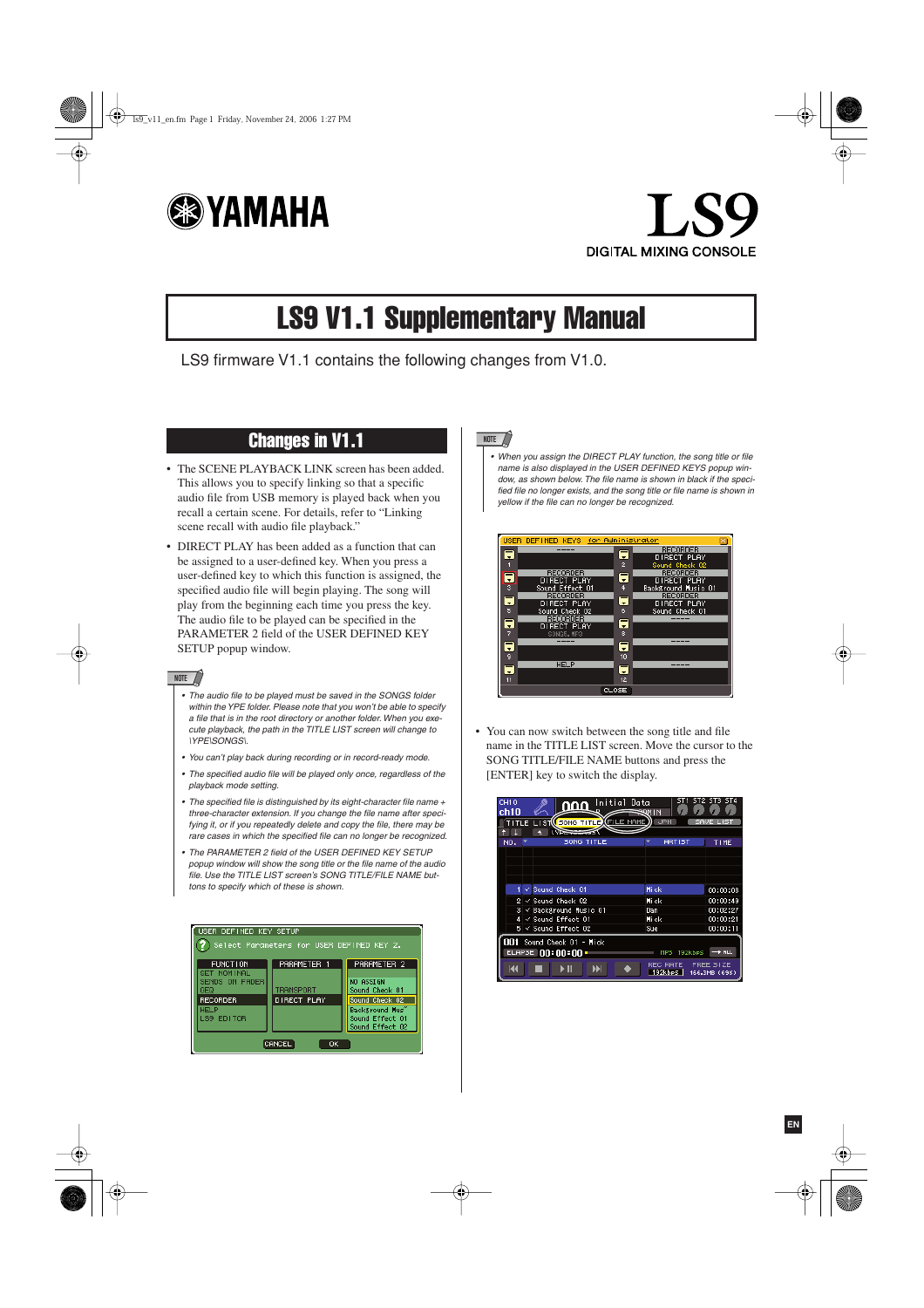• You can now display a comment for the scene in the SCENE LIST screen. Use the COMMENT tab and the TIME STAMP tab in the lower right of the screen to switch the display. If an audio file is linked to the scene, the STATUS field will now show a PLAY indicator.

| cн<br>000<br>ch                                                                       | R            | Initial Data<br>61<br>u.<br><b>ADMIN</b>                                                    | ST2 ST3 ST4<br><u>О 7 Л</u>                |
|---------------------------------------------------------------------------------------|--------------|---------------------------------------------------------------------------------------------|--------------------------------------------|
| SCENE LIST                                                                            |              |                                                                                             |                                            |
| COPY                                                                                  | <b>FRSTE</b> | <b>CLEAR</b><br>CUT                                                                         | <b>LINSERT</b><br>[UNDO]                   |
| TITLE<br>-NO.F                                                                        | ۵            | COMMENT                                                                                     | <b>STATUS</b>                              |
| <b>000</b> Initial Data                                                               | R            | [Initial Setting                                                                            |                                            |
| 001<br>Check<br>02a<br>002<br><b>Scene</b><br>28b<br>Scene<br>003<br>004 <b>Check</b> |              | mode setting<br>Test<br>02 to $27$ s<br>Stase<br>Stase<br>28<br>and lat<br><b>Seb</b><br>ae | PLAY<br><b>FOCUS FADE</b><br>FADE<br>FOCUS |
| <b>RECALL</b><br><b>STORE</b><br><b>UNDO</b><br>UNDO                                  |              | <b>TIME STAMP</b><br>COMMENT                                                                |                                            |

## Linking scene recall with audio file playback

You can make link settings so that a specific audio file from USB memory is played back when you recall a certain scene. This is a convenient way to automatically play back a sound effect or background music at a certain point in the performance.

To link scene recall with audio file playback, proceed as follows.

- **1 Connect the USB memory containing the audio file to the USB connector.**
- **2 In the DISPLAY ACCESS section, press the [SCENE MEMORY] key repeatedly to access the SCENE PLAYBACK LINK screen.**



#### 1 **Scene list**

This is the list of scenes to which you can assign a song (audio file). The line with the blue background in the middle of the list is the scene that's selected for operation.

- B **No. (scene number)**
- C **TITLE (scene title)**
- (4) **Protect**

These respectively indicate the scene number, title, and protect status.

#### E **Song list**

This is the list of songs (audio files) that can be linked. The line with the blue background in the middle of the list is the file that's selected for operation.

#### **(6) LINK**

This indicates whether linking from the scene to an audio file is enabled. The PLAY indicator is shown if linking is enabled. If the PLAY indicator is off even though a file is selected, the audio file will not play when scene recall occurs.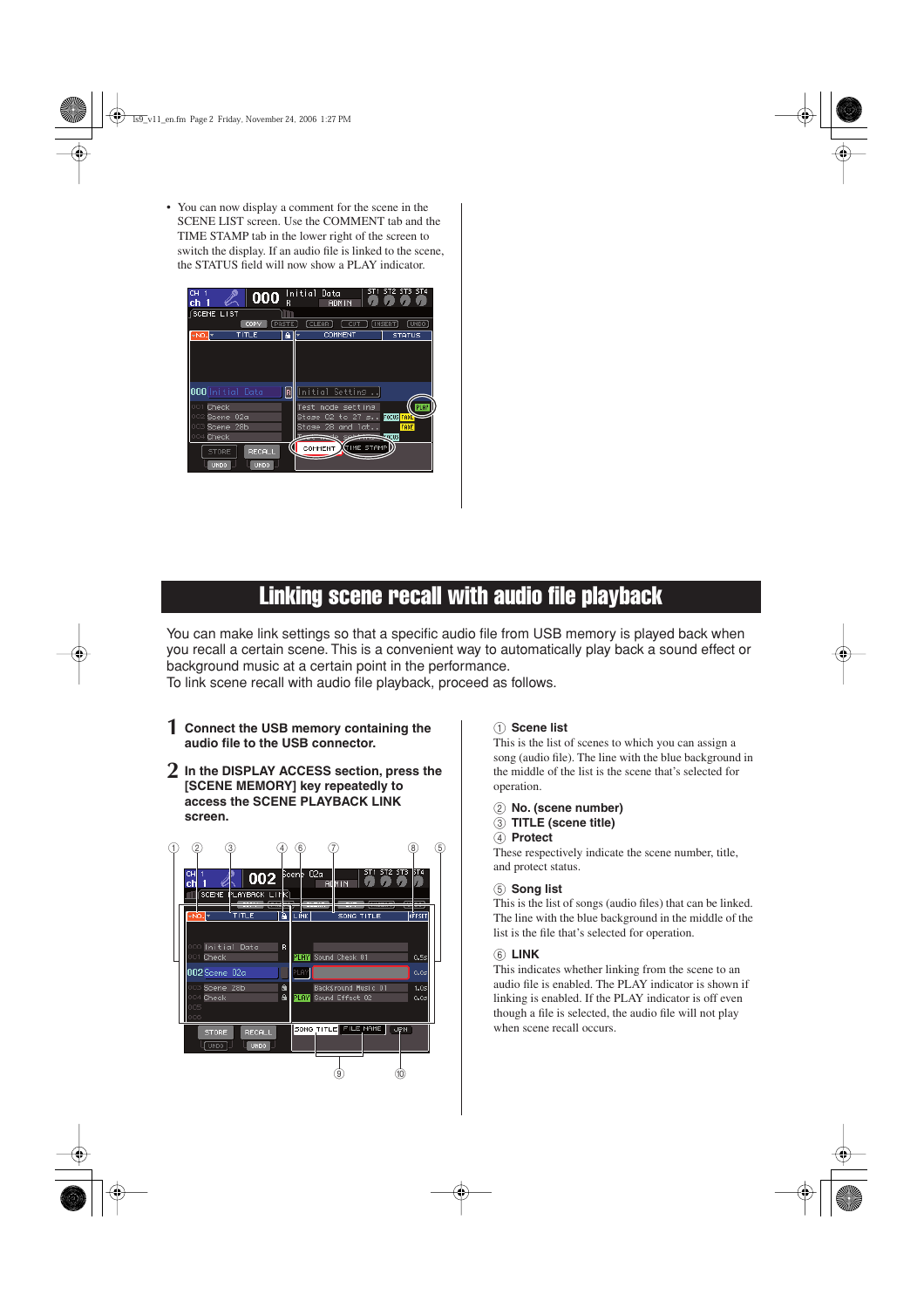#### G **SONG TITLE/FILE NAME field**

This shows the title or file name of the audio file.

#### **NOTE**

- *• The audio file to be played must be saved in the SONGS folder within the YPE folder. Please note that you won't be able to specify a file that is in the root directory or another folder. When you execute playback, the path in the TITLE LIST screen will change to \YPE\SONGS\.*
- *• The file name is shown in black if the specified file no longer exists, and the song title or file name is shown in yellow if the file can no longer be recognized.*
- *• The file specified for linking is distinguished by its eight-character file name + three-character extension. If you change the file name after specifying it for linking, or if you repeatedly delete and copy the file, there may be rare cases in which the linked file can no longer be recognized.*

#### **(8) OFFSET (Offset time)**

This shows the time from the recall operation until the corresponding audio file will begin playing.

#### **(9) SONG TITLE/FILE NAME buttons**

These buttons select the item that is shown in the SONG TITLE/FILE NAME field.

#### $(10)$  JPN button

If this button is on, the song title will be displayed using Shift-JIS code (double-byte character code) to support Japanese.

#### **NOTE**

*• Other items in the SCENE PLAYBACK LINK screen are the same as in the SCENE LIST screen (→ LS9 owner's manual, p. 134).*

**3 Operate the dial or the [DEC]/[INC] keys so that the scene to which you want to assign a song is displayed in the middle.**

#### **4 Move the cursor to the blue background area in the middle of the list SONG TITLE/ FILE NAME field, and press the [ENTER] key.**

The SONG SELECT popup window will appear, allowing you to select an audio file.



#### 1 **SONG TITLE/FILE NAME buttons**

These buttons select the item (song title or file name) that is shown in the song list.

#### B **JPN button**

If this button is on, the song title will be displayed using Shift-JIS code (double-byte character code) to support Japanese.

#### **(3) PATH field**

This indicates the path of the folder (\YPE\SONGS\) in which the audio files are saved. This cannot be changed.

#### (4) Song list

This shows the playable audio files in the SONGS folder.



*• A maximum of 300 audio files can be displayed.*

*• Files other than playable audio files will not be displayed.*

#### **(5) SONG TITLE/FILE NAME button**

When you move the cursor to this button and press the [ENTER] key, the song list will be sorted in alphanumeric order by song tile or file name. Each time you press the [ENTER] key, the list will alternate between ascending and descending order.

#### F **TYPE**

This indicates the type of the audio file. The significance of this indication is as follows.

- **• MP3**.............MPEG-1 Audio Layer-3
- **• WMA** ...........Windows Media Audio
- **AAC**.............MPEG4 AAC

#### G **OFFSET (Offset time)**

This specifies the time from the recall operation until the corresponding audio file begins to play.

**5 Operate the dial or the [DEC]/[INC] keys to scroll the song list so that the file you want to link to the scene is shown in the center with a blue background.**

#### **6 If necessary, move the cursor to the OFF-SET knob and use the dial or the [DEC]/ [INC] keys to specify an offset time before the audio file will play back.**

You can specify the offset time in a range of 0–99 seconds in 0.5 second units.